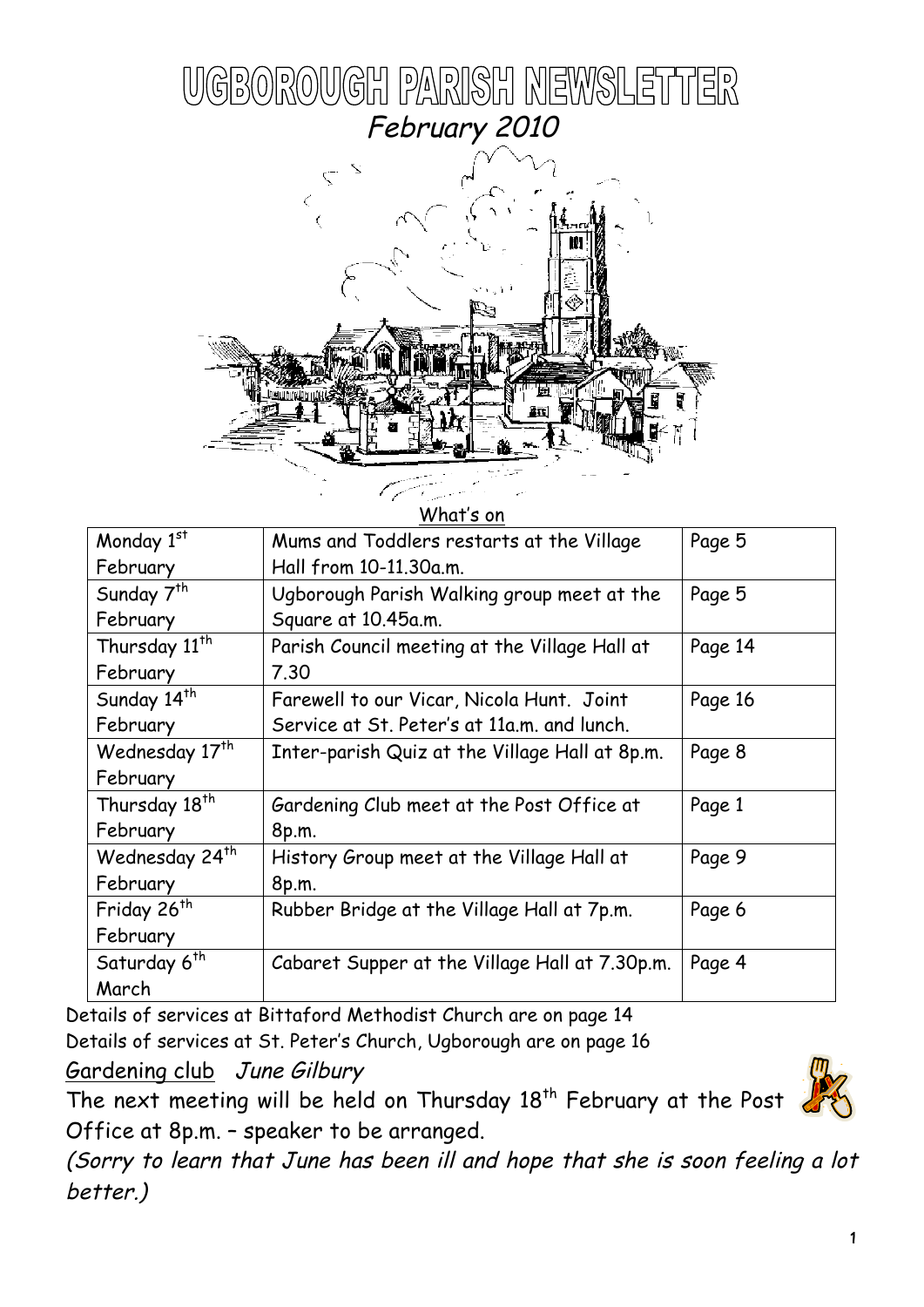Appeal for Newsletter Funds- Sue Johns

Another year has past – and the Newsletter continues to serve the Parish. We do have a unique publication that is funded from generous donations from individuals and the local Groups and Councils – Parish and Parochial.

We are indebted to the continued generosity of Ugborough Primary School allowing us to print at a very reasonable rate. This allows the Newsletter costs to be kept to a minimum.

Those costs for 2009 were £539.04, and our donations amounted to £235. However we had some savings – and we have a healthy balance of £634 at this moment in time. I always feel it is prudent to keep a year's running costs in hand – which is just about where we are! Tom Holway has cast his eyes over the figures in his professional capacity – and I have the books here for perusal if you should so wish – let me know.

Thanks to all who donated in 2009 –If you would like to help us in 2010 please give your donations to any of the Newsletter Team; Sue Johns, Anne Holway or Norma Roe. There will be a box too in Ugborough Post Office.

I will be writing to the individual Organisations to canvas their support shortly.

A huge thanks to all those who contribute, and deliver the Newsletter to some 670 households in the Parish.

Special thanks to Norma for her sensitive editing – and to Anne for the hours of collating and distribution.

Thank you in anticipation of your continued support!

Remember that the Newsletter can be viewed online at

www.ugboroughparishcouncil.gov.uk and also at the absolutely brilliant new village website www.ugborough.com Do take a look!

St Peter's Church, Ugborough-

Dot Southwood

We were able to send a magnificent sum of £500 to The Children's Society, the total from our collections over the Christmas period. Thank you for your generosity.

Also thanks to Joan and Rupert at the Post Office for placing the collection box for donations for the floodlighting of the church. A total of £43.20 was raised.

(Editor's note- I know how welcoming and uplifting many of us find the floodlit church to be when returning to the village on a dark December evening. Thanks also to Adrian Southwood for all his work in making this possible.)

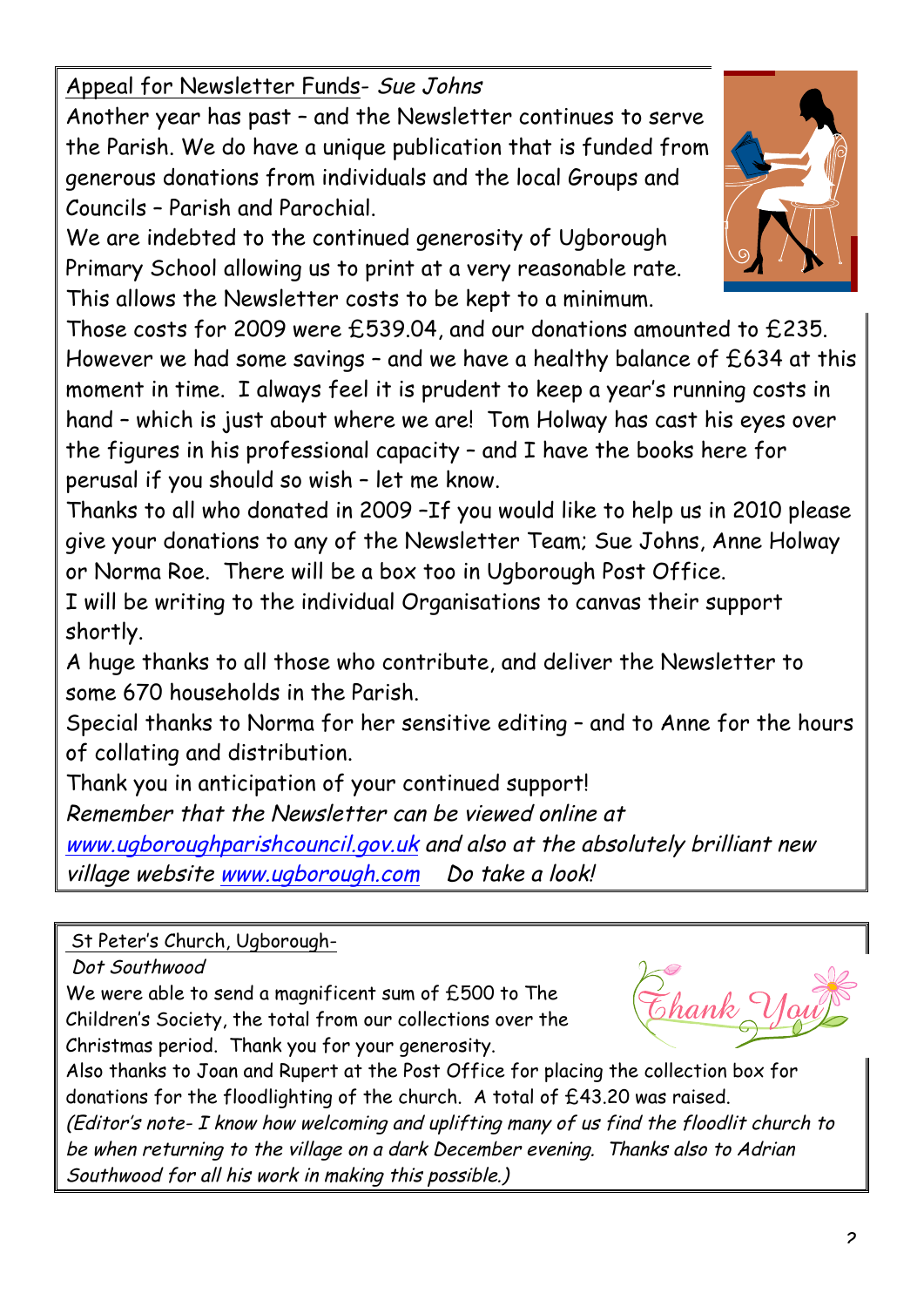Erme Valley Riding for the Disabled. Peggy Douglas

Thank you so much to all of you for seasonal cards and pressies. The chocs and sweeties should last us some time! Some of you will already know that Jamie broke his hip before Christmas. He is out of hospital now and



home. Thank you for all your kind wishes (he has been quite touched.) It does mean that I may have to cancel some sessions, but I will do my best to cover them all.

It is with great sadness that I have to tell you that one of our riders, Ben from Dame Hannah, passed away just before Christmas. Ben had been away from school for a year due to illness. He loved his riding sessions and at his funeral, his love of riding was mentioned. He was a special boy, as those of you who had the pleasure of working with him will know and he will be sadly missed. Rosemary (helper) and Hannah Pyne(rider) are hoping to return to us this term having recovered from their operations.

Website news.

This is shaping up nicely. Please use it as much as possible and tell your friends and note the new address: www.ridingatthebrook.co.uk Any problems then Google Riding for the Disabled Devon. Please help us to keep it up to date with your news, ideas and pictures.

#### Christmas fundraising.

| Sarah Weekes Christmas Hamper Raffle - £290 Mr. Broad - £100 |                              |  |
|--------------------------------------------------------------|------------------------------|--|
| Ivybridge Short bowls                                        | $-E50$ South Pool PC - $E50$ |  |
| Jan's dog agility                                            | -£61 Horse adoptions- £200   |  |
| <u>Projects this term</u>                                    |                              |  |

1. Office to be enclosed for security/warmth and organisation. It will be so much easier to keep all the paperwork together.

2. Replacement fire door.

Welcome to all new helpers and riders and welcome back to Ann and Sarah Baker.



A Message to dog owners.

Thank you for cleaning up after your dog- but please do not hang the bag in the hedgerow!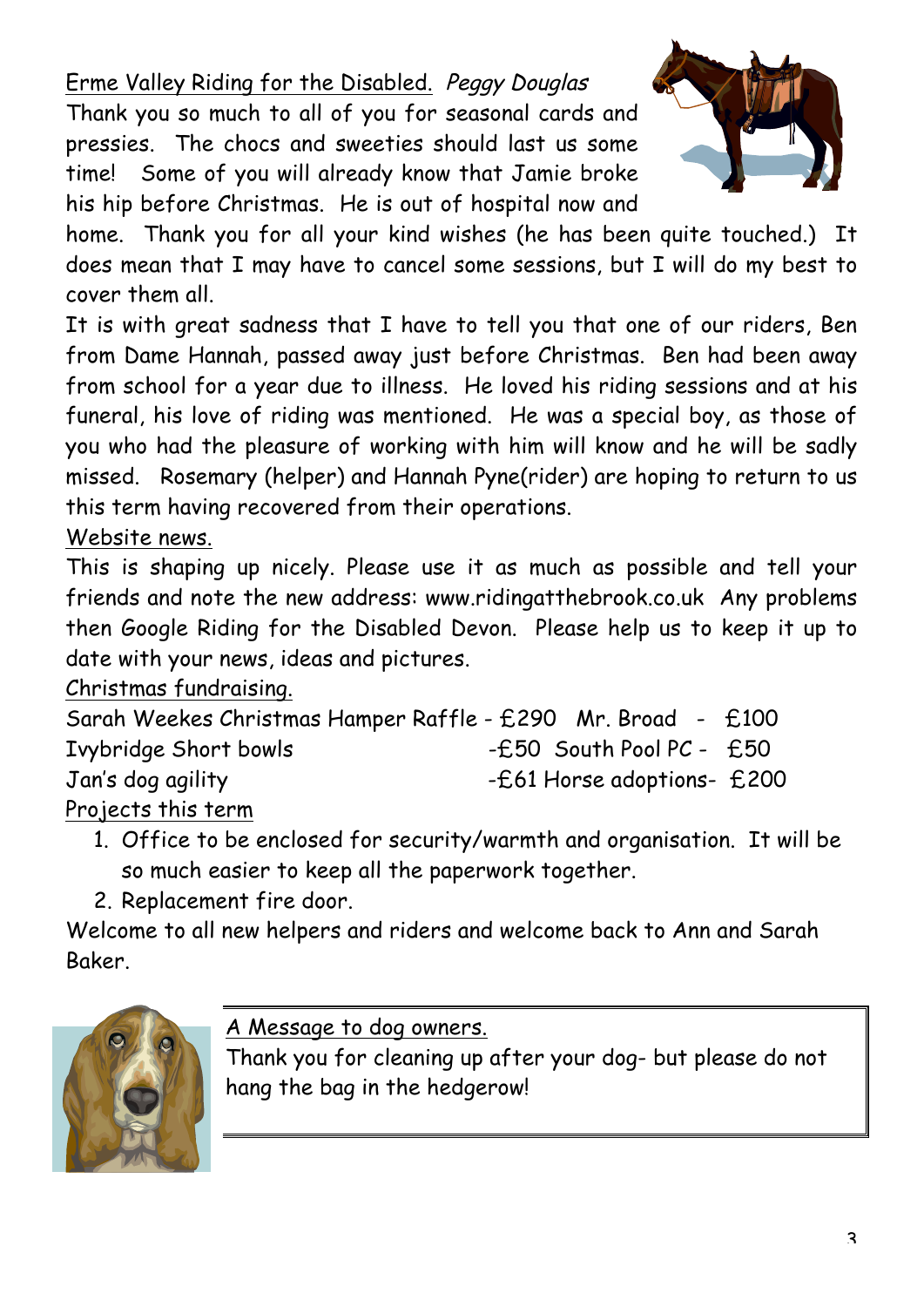

### Ugborough and Bittaford Pre- School- Naomi Williams

The start of term proved interesting with the difficult weather conditions experienced by everyone. When pre-school managed to re-open there was still enough snow in the school's garden to get the children outside in their wellington boots making fun footprints, we also had a great time making "snow castles" instead of the usual sand castles! During the next couple of weeks, before half term, we will have fun making pancakes so everyone is an expert by Shrove Tuesday! and also try some different Chinese foods and exploring their traditions as the Chinese New Year (year of the Tiger) is approaching. We are delighted to announce that the pre-schools website is now live, so please feel free to log in at www.ugboroughandbittafordpreschool.org.uk and learn more about our setting.

Ugborough and Bittaford Pre-School welcomes children from all over the area from 2  $\frac{1}{2}$  years old to school age, offering two FREE taster sessions so that you and your child get the opportunity to come and see the setting and meet the staff prior to starting. Our opening hours are Monday, Tuesday, Thursday and Friday 9.00am to 12.45pm and Wednesday 9.00am to 2.00pm, term time only. For further information please contact either Tania or Naomi on 07763 215455, we look forward to hearing from you. We are closed during half term, which will be from Monday 15th February to Friday 19th February inclusive.

### (See also information below about the exciting new Mums and Toddlers Group)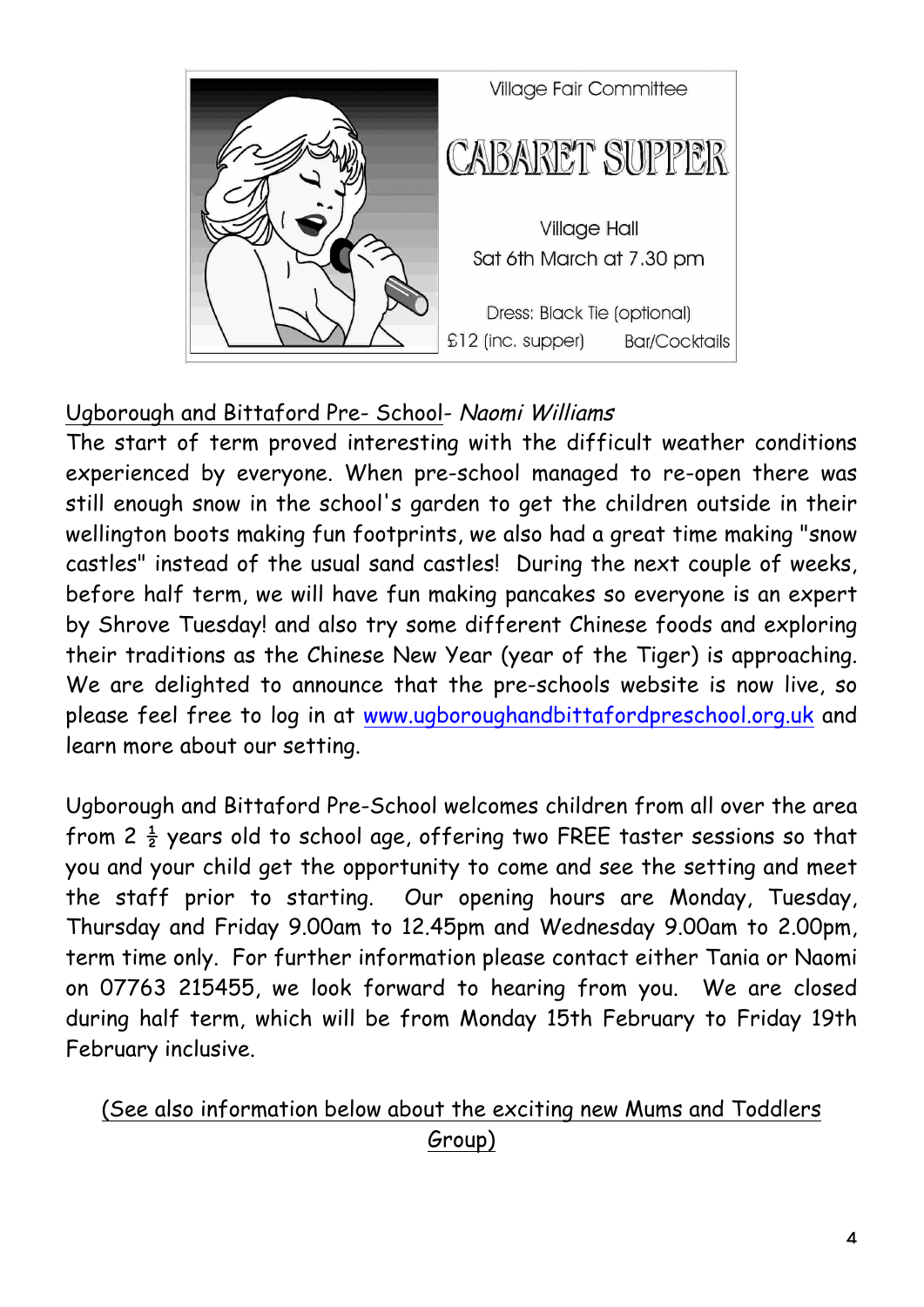

All enquiries to Charlotte 07595 832847

#### Ugborough Parish Walking Group Merryl Docker

Will this be our 'snowdrop walk'? We do often see snowdrops by the last week of January, but will the severe weather conditions have slowed them down a bit? There is only one way



to find out - come for a walk with us on **Sunday 7th Feb, meet at 10.45am in Ugborough Square** and we will see if there are any hidden signs of Spring about! Wrap up warm and wear waterproof boots (but we need to do this in July as well I hear you say). Come and shake off cabin fever and the winter blues - a nice drink in a warm pub will be your reward. Walks are suitable for all abilities and ages - as well as dogs of all leg length. Contact Merryl Docker (01752 893651) or Tom Holway (01752 893114) for more info - See you soon.

### Ugborough Youth Group-Sue Johns

We are delighted to report that we currently have 48 signed up members! And this just in the Village and immediate outlying area.

We have had a very successful Autumn Term with outings – Sailing and Paintballing, a Safari Supper, and Christmas Party Film Night – with Secret Santa! Members and adults alike thoroughly enjoyed the Christmas Workshop in the Village Hall in early December - when we made Table Decorations, Gingerbread and Cards for some 50 older residents. We have had so many positive comments and several letters of thanks for this venture. We are currently planning the Spring Term – and have a trip to the Panto planned for January.

The Committee members are keen to further develop our relationship with the elderly in Ugborough – some of whom are very vulnerable – particularly in the recent inclement spell of weather. Does anyone have any thoughts on how we can achieve this? Please let any of the members or committee know.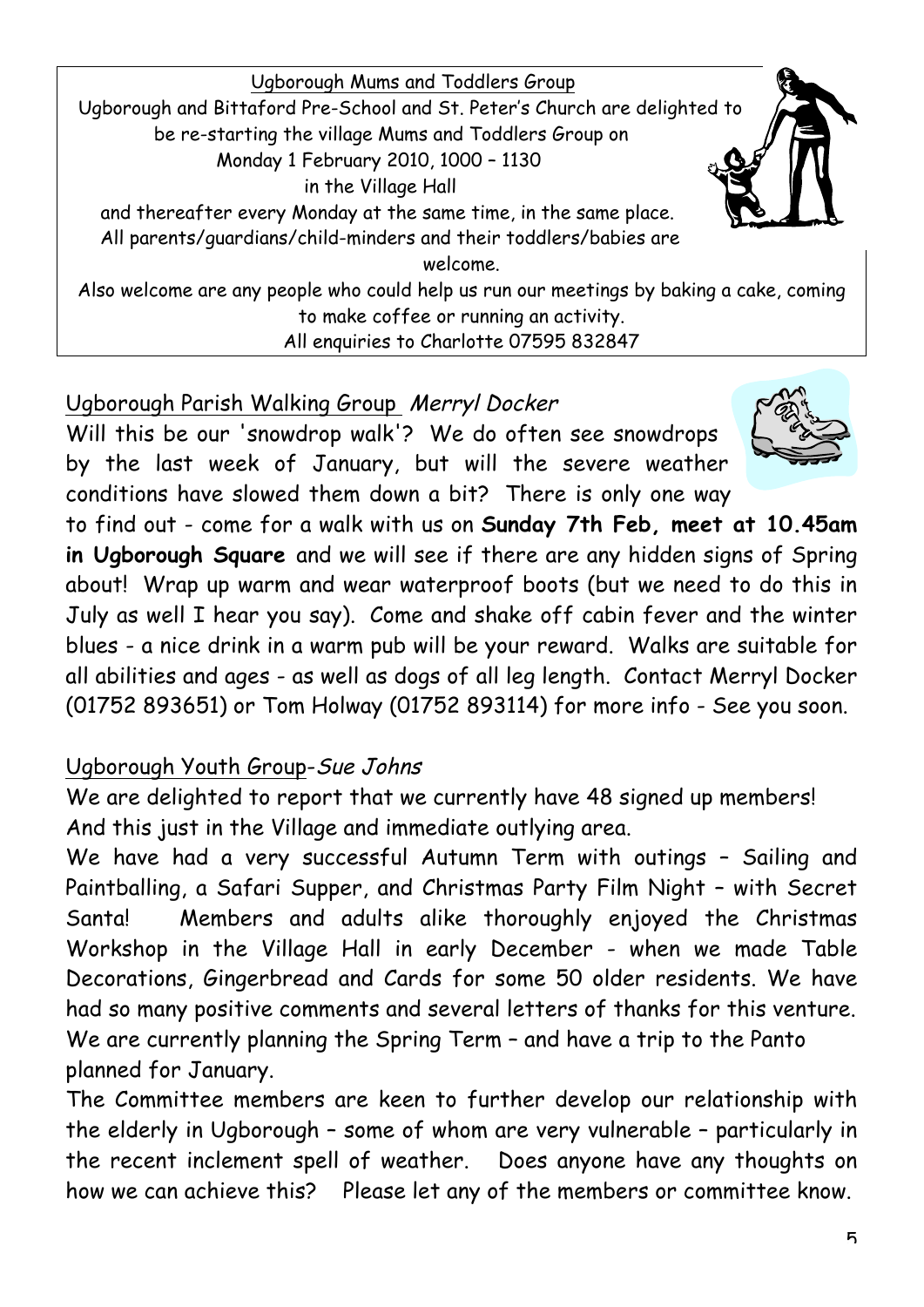Thanks to all of the Youth Group for the cards and for making and delivering the Christmas table decorations. It was a lovely gesture and much appreciated. Maureen Tubman on behalf of all who received.

#### Ugborough Bookworms

Beryl's bookworms read and enjoyed the beautifully written and moving 'The Secret Scripture' by Sebastian Barry. Our next book is 'Queen of the Tambourine' by Jane Gardam.

' If nobody speaks of remarkable things ' by Jon McGregor. - Anne Nonymus Every character in this book is painted with all their moods and quirks. It became a book that I couldn't put down. The whole feel of the book – the tone of it, the descriptions of everyday thoughts and feelings that we all have, were details that I will have difficulty forgetting. In many ways I thought I was reading a book by Ian McEwan and several times had to check that he was not the author. Great read.

' Grizzly Dad' by Joanna Harrison. A book designed for children from about 4 years upwards. A simple story about a grumpy Dad, who turns into a grizzly bear. There is a lot of fun, lots of repetition and excellent illustrations to match the words.......a curly tail ending!!

# **CEREMONIAL DATES FOR FLYING THE UNION FLAG**

For many years Mr. Broad has raised the flag on particular ceremonial days. A big thank you for doing this for the village.

Taff Jones has taken on this responsibility together with Alec and the flag will be flown on the following dates in February-

February 6<sup>th</sup> Accession Day of Queen Elizabeth II

February  $19^{th}$  Birthday of the Duke of York

RUBBER BRIDGE UGBOROUGH VILLAGE HALL. 7p.m. Friday 26<sup>th</sup> February £2. 50. including refreshments.





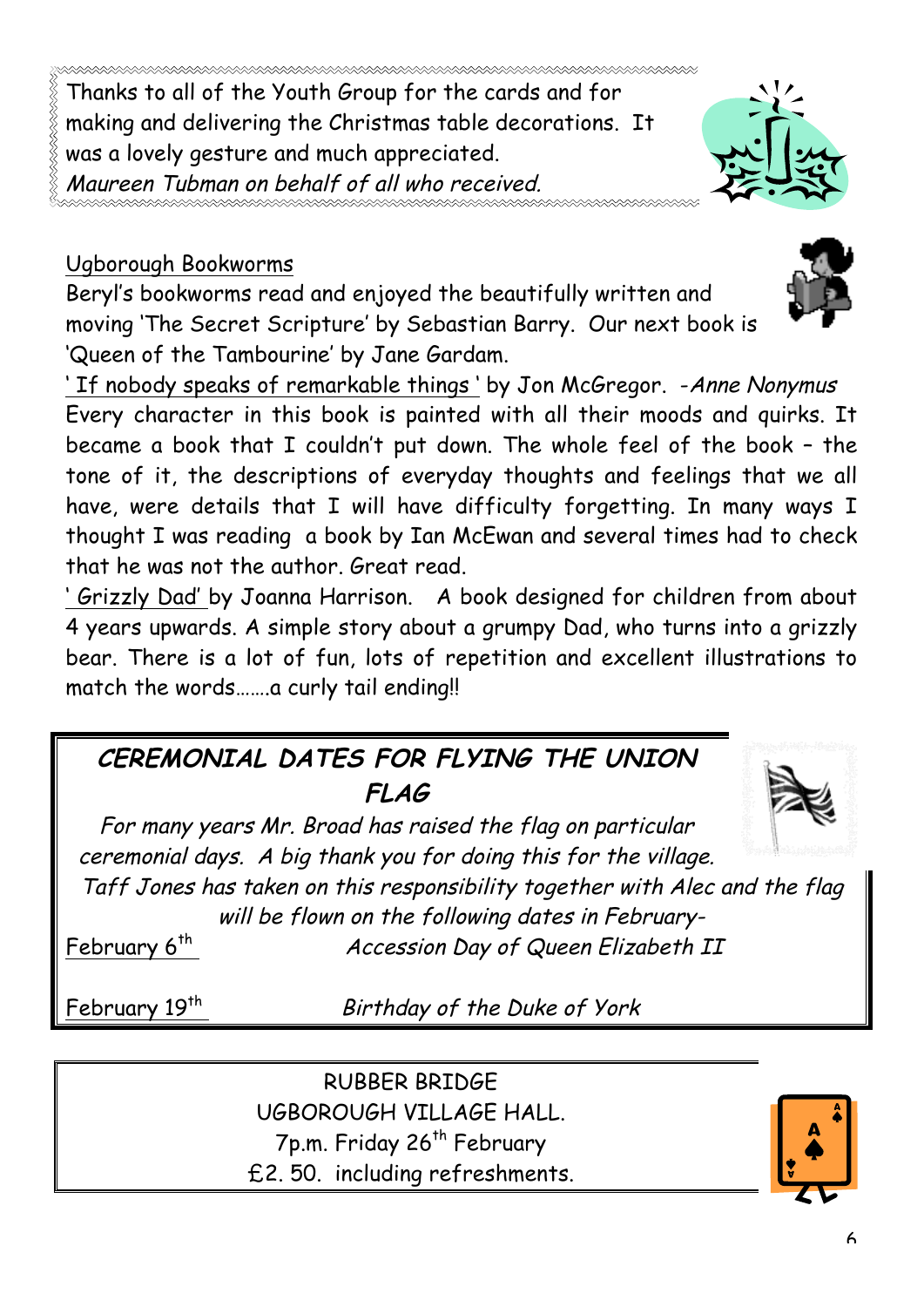#### SPORTS REPORT - Janner Motson

SKI SUNDAY!....Monday, Tuesday, Wed…..

With the football taking its mid-season break, it was the turn of winter sports to take centre stage. Ugborough has always been one of the best known skiing venues in the South Hams thanks to the guarantee of slopes every year. In preparation for this year's Olympics in Vancouver, now only a few weeks away, the best that the parish has to offer gathered to try their hand at the Kitterford Cross Kandahar, Lutterburn Lauberhorn and the Hillhead Hahnenkamm.

Favourite for the Super G, Steve 'Boney Miller' Bulgenovitch missed out on the medals by missing his second turn, whilst surprise winner of the slalom was Steve 'Lyndsey Vonn' Hughester, who managed to go right and left. Staffen Wilhelms expressed disappointment at his third place in the downhill as he was the only entrant. The biggest shock was a win by Shella Rudman-Hill in the skeleton bob (well tray really) after pre-race favourite, Anna Marie Bulgenovsky, was controversially obstructed at the start gate - I understand that the inquiry is still ongoing…in the Bulgen household. No surprise at Team Docker sweeping all before them in the Canoe-Bob. Finally, there were many entrants in the 'Sliding Around the Square' and 'Duelling Snowballs' events, but it was impossible to pick a winner as the judges couldn't be bothered to leave the warmth of their log fires. All in all a hugely successful turn out by local athletes, one guaranteed to improve the chances of Team Ugborough on the piste!

Don't worry about the cold and rain, spring must be coming as cricket training has started and Sports Report hopes to bring you full details of the new ground at Filham Park soon.

**Friends of Ugborough School.**

### **BAND NIGHT – UGBOROUGH VILLAGE HALL - 16 JANUARY 2010**

What a night!! A huge thank you to Jo and Steve Manning for bringing the bands 'The Gents' and 'V8' back to the village hall,



and to everyone who came and supported the event. So far we have raised in excess of £450, (not including the bar takings!) which will be shared between Ugborough School and the Multiple Sclerosis Society. Ugborough Hall rocked!!!! – An update on the total raised will follow in the next newsletter.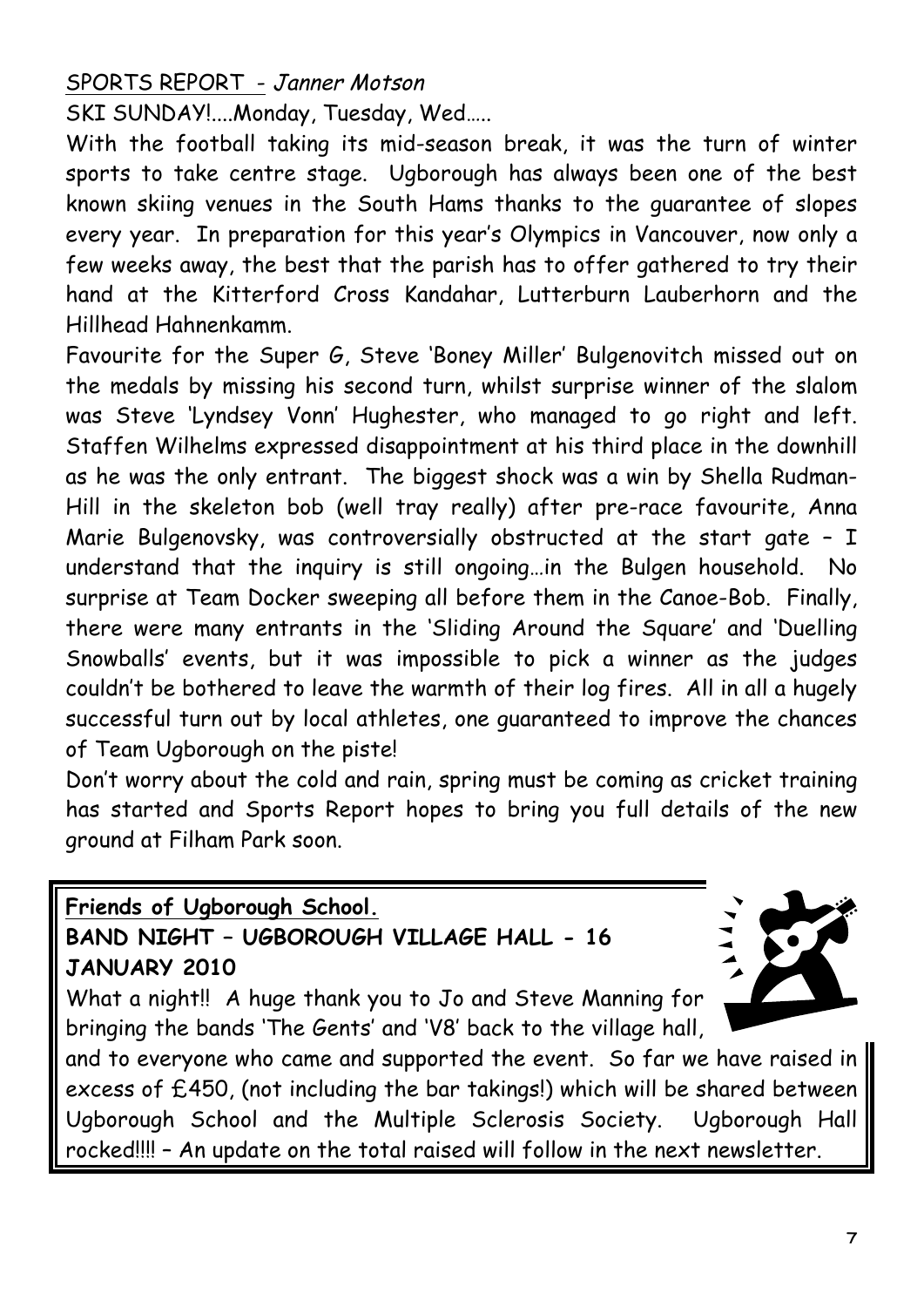Your Stars Tonight.



"What a wonderful sights are provided by the night skies this

 $\parallel$  month" I enthuse to the steamed dietor. "High in the southern skies Mars glows a rusty red, while Orion strides across the sky on his way to the western horizon. And just beneath his left foot is the constellation of Canis Minor - his faithful dog – dominated by Sirius the brightest star in our night sky. Actually Sirius is a double star but its companion is very faint and belongs to a strange type of stars called White Dwarf stars. As a star burns up its nuclear fuel towards the end of its life (put this in perspective - we are talking of several billion years) it begins to collapse in on itself and becomes enormously dense. Sirius is about twice the size and weight of our sun while its white dwarf companion is a thousand times smaller in diameter but bizarrely weighs the same as our sun. As a result material the size of a sugar cube from this weird star would weigh around 100 tonnes – and glow white hot".

"So you see stars a bit like people – small size is often combined with excessive weight – especially noticeable after Christmas" my merry chortle is cut short by a steely look from the esteemed dietor. I realise I may have been unwise in my choice of words and make a speedy exit for the safety of the night sky.

Later as I gaze at the heavens I am reminded of the dying android in Blade Runner saying to (a rather battered) Harrison Ford "But I am lucky that I have seen the wonders of Orion's Nebula from a star ship in orbit around Sirius" and my eye is drawn to its location in the faint patch of light in Orion's Dagger. You don't have to be an android – just use a pair of binoculars – and treat yourself to seeing a cluster of tiny stars hanging in the soft light of the Great Orion Nebula. Then ponder that while the Sirius' White Dwarf companion is heading to its death, here we are watching the birth pangs of stars being created in the glowing cloud of dust and gas that makes up the Orion Nebula.

#### **Inter Parish Quiz**

Ugborough entertains Newton & Noss in the Village Hall at 8:00 pm on Wednesday 17<sup>th</sup> February in the first round of the 2010 competition. Please come and support, and ring Tom Holway on 893114 if you would like to be considered for the team.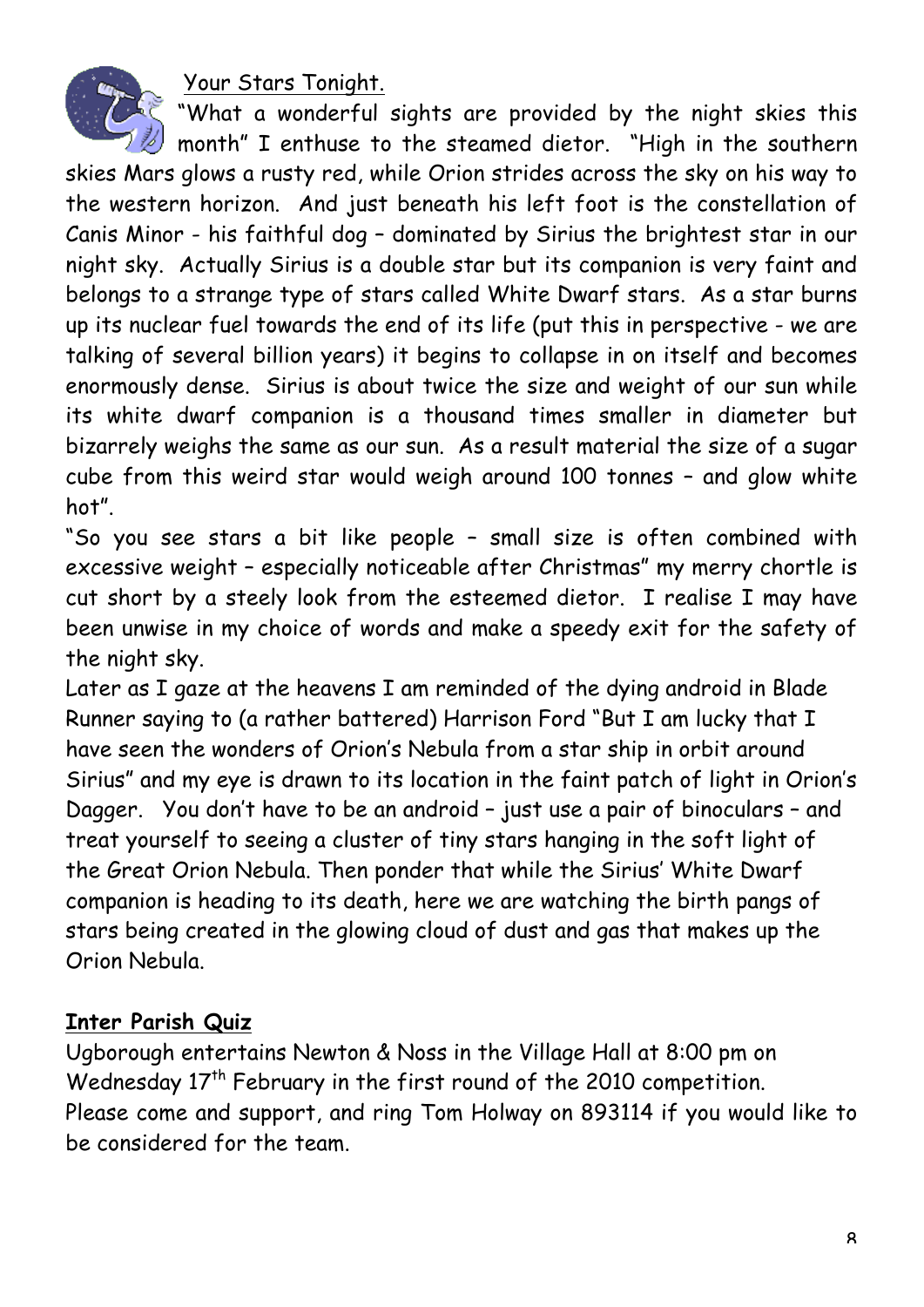### Ugborough Local History Group Merryl Docker

Again our attention is on local matters with a local speaker. We are delighted to welcome local resident and historian Martin Tingle to our next meeting on **Wednesday 24th February at 8.00pm in Ugborough Village Hall**. His subject is Researching the Prehistory of East Devon- Lies, Damned Lies and a Drowned Vicar. Knowing Martin, this evening will be both entertaining and enlightening in equal measure - do come along to learn more about the amazing place we are fortunate to live in. As always members have free admission and non-members will be made very welcome for just £1 on the door. See you soon.

## **Ugborough Parish Heritage Appraisal / Ugborough.com**

Many of you would have seen the printed and bound copy of the Ugborough Parish Heritage Appraisal in the first half of 2009. That version only included the parish up to the edge of Dartmoor National Park. The History Group is indebted to Dr Robert Perrin, who with information supplied to him, and by his own endeavours, has updated it to include additions for the rest of the parish as well as revisions to the original database.

A draft copy of this new version will appear on the **Ugborough.com** website in mid-February for approximately one month and you are invited to send any comments for alterations, omissions and additions, before the final version is published.

Ugborough Rainfall (Thank you to Len Wakeham for the following detailed and interesting information. The comparison shows that the last 3 years have been wetter than average- let's hope that we have a fine summer this year!)



Total rainfall for December 2009 is 7.6 inches.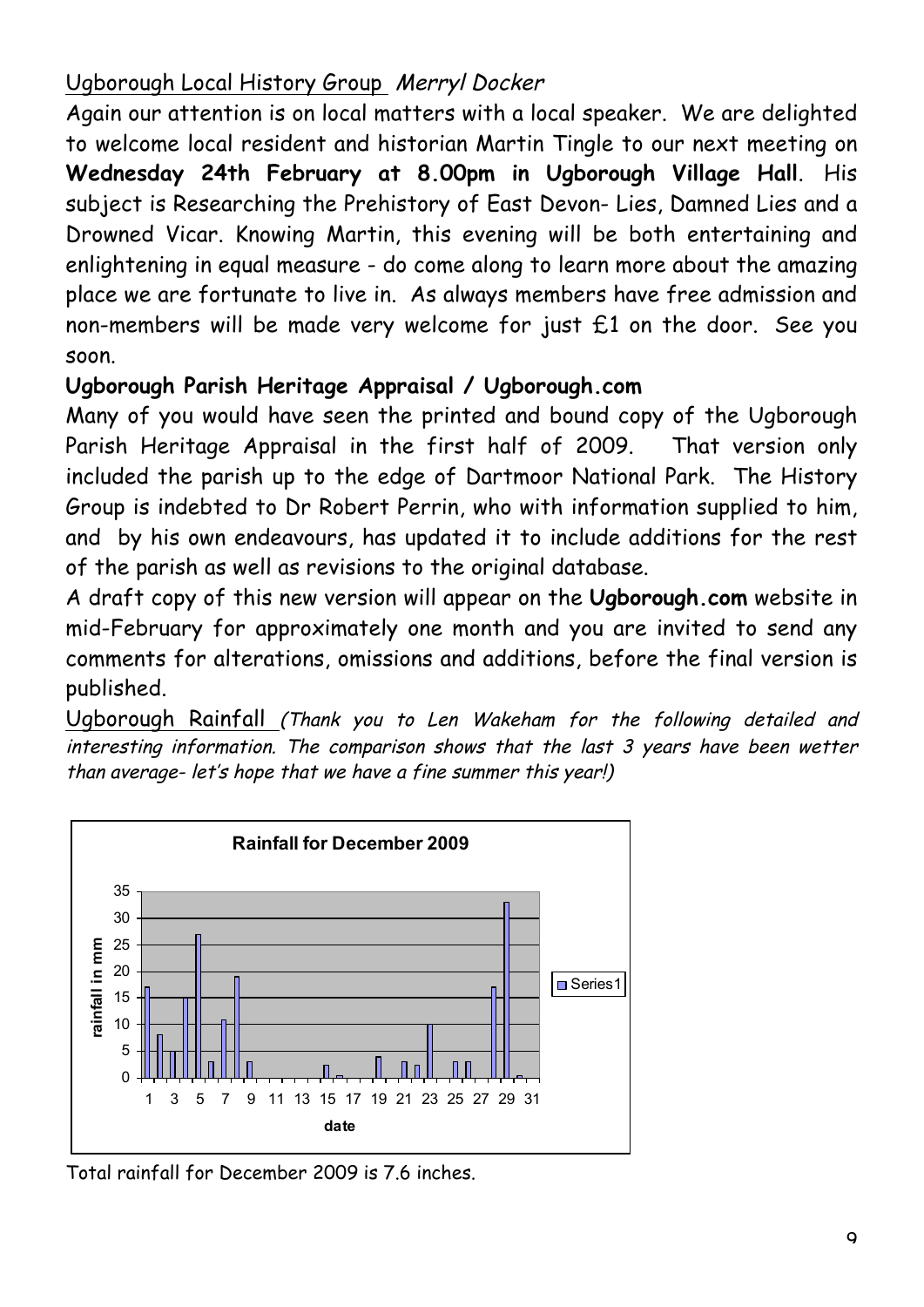| Rainfall at West Cannamore, Ugborough (510 feet above sea level) |          |          |      |          |          |
|------------------------------------------------------------------|----------|----------|------|----------|----------|
| Year                                                             | Total in | Total in | Year | Total in | Total in |
|                                                                  | mm.      | inches   |      | mm.      | inches   |
| 1983                                                             | 1218     | 47.95    | 1997 | 1564.5   | 61.59    |
| 1984                                                             | 1377     | 54.21    | 1998 | 1893     | 74.52    |
| 1985                                                             | 1522     | 59.92    | 1999 | 1903.5   | 74.94    |
| 1986                                                             | 1941.5   | 76.43    | 2000 | 2029     | 79.88    |
| 1987                                                             | 1489     | 58.62    | 2001 | 1547.5   | 60.92    |
| 1988                                                             | 1578     | 62.12    | 2002 | 2028     | 79.84    |
| 1989                                                             | 1329     | 52.32    | 2003 | 1341.5   | 52.81    |
| 1990                                                             | 1409.5   | 55.47    | 2004 | 1494.5   | 58.83    |
| 1991                                                             | 1545     | 60.82    | 2005 | 1442     | 56.71    |
| 1992                                                             | 1495.5   | 58.87    | 2006 | 1494     | 58.81    |
| 1993                                                             | 1744.5   | 68.68    | 2007 | 1794     | 70.62    |
| 1994                                                             | 1995     | 78.54    | 2008 | 1722.5   | 67.76    |
| 1995                                                             | 1683     | 66.25    | 2009 | 1733.5   | 68.24    |
| 1996                                                             | 1535.5   | 60.45    |      |          |          |

Total rainfall for 27 years- 1726.12 inches.

Average per year 63.93 inches.

### From the Archives. The following has been contributed by Andy Grigg and tells of an Ugborough connection with the Titanic.

Ugborough Man's Story Western Morning News Monday 29 April 1912 J. Horswell, a sailor, residing in Southampton, said though he was now lodging at Southampton, he hailed from Ugborough. He acted as bowman in one of the emergency boats, and among the passengers with them were Sir Cosmo and Lady Duff Gordon. He was told by Officer Murdock to get away with his boat, and he did so. For that reason their boat was not as full as it might have been. Asked if he saw anything of the master, Horswell said he saw Captain Smith swimming about with the dead body of a child in his arms. When the boats were being manned some people even got out of them again, saying they were sure it was safer on the ship than it would be in the boats. When she sunk the liner broke in two between the third and fourth funnels. It was a good job the ship did not explode above the water, otherwise there would not be a quarter of them there to tell the tale. After the ship had gone down he heard four distinct explosions. He was an ex-service man, and had made thirty-two trips in the Oceanic before transferring to the Titanic. He hoped to go back to his old ship. – Asked if he heard the band playing, Horswell said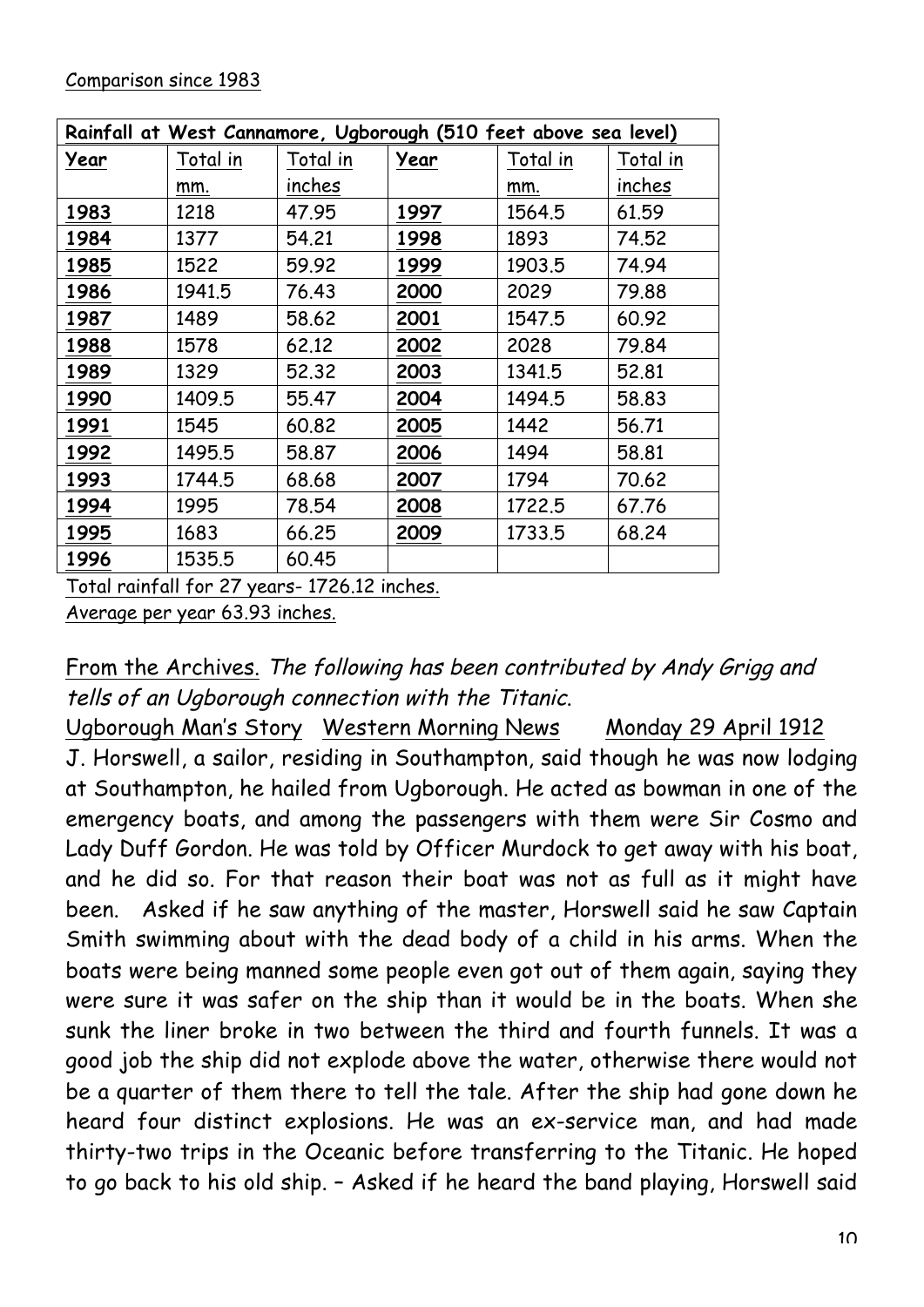he distinctly heard the music until the liner went under. He, too, heard the tune of "Nearer , my God, to Thee."

Note: Ugborough is a village in South Devon, a few miles from North Huish, the birthplace of both of Albert's parents and his eldest brother, Henry. Albert's two elder sisters (Fanny & Clara) were both born in nearby Halwell before the family moved to West Ham, London in about 1870.

**Don't be scared, be well prepared! -** Tom Holway Last month, about half of the Newsletters contained a small booklet with the above title. I've since obtained enough booklets to complete the distribution to every household in the parish with this Newsletter.



**PLEASE** take the time to read the booklet, follow its

advice if it applies to you, and then put it somewhere safe where it is readily available.

The advice could be **Life-saving for someone in your family.**

We don't have a formal Emergency Plan for the parish, I think mainly because it's not difficult to get help from our friends and neighbours.

The Parish council is looking at drawing up a formal Emergency Plan and while we don't want to go over the top, it would be good to know what vehicles, equipment and expertise are available so that we don't waste time looking for them if there is a real emergency.

Please let Tom Holway (Tel 893114) or any other Parish Councillor know if you are able to offer vehicles such as 4X4's and tractors & trailers, equipment such as generators and pumps or expertise such as doctors, nurses, first aiders, electricians or plumbers. We know most of the names and we know that no one ever shies away from helping, it's that kind of community, but it would still be useful to have contact details available that could be kept confidential and only used in a real emergency.

Thanks for reading this, I look forward to hearing from you, now **PLEASE FIND THE BOOKLET AND READ IT!**

(Thinking of the recent village tragedy, this might be the place to add PLEASE MAKE SURE THAT YOU HAVE A WORKING CARBON MONOXIDE TESTER IN YOUR HOME. Our thoughts are with Nessie and all the family.)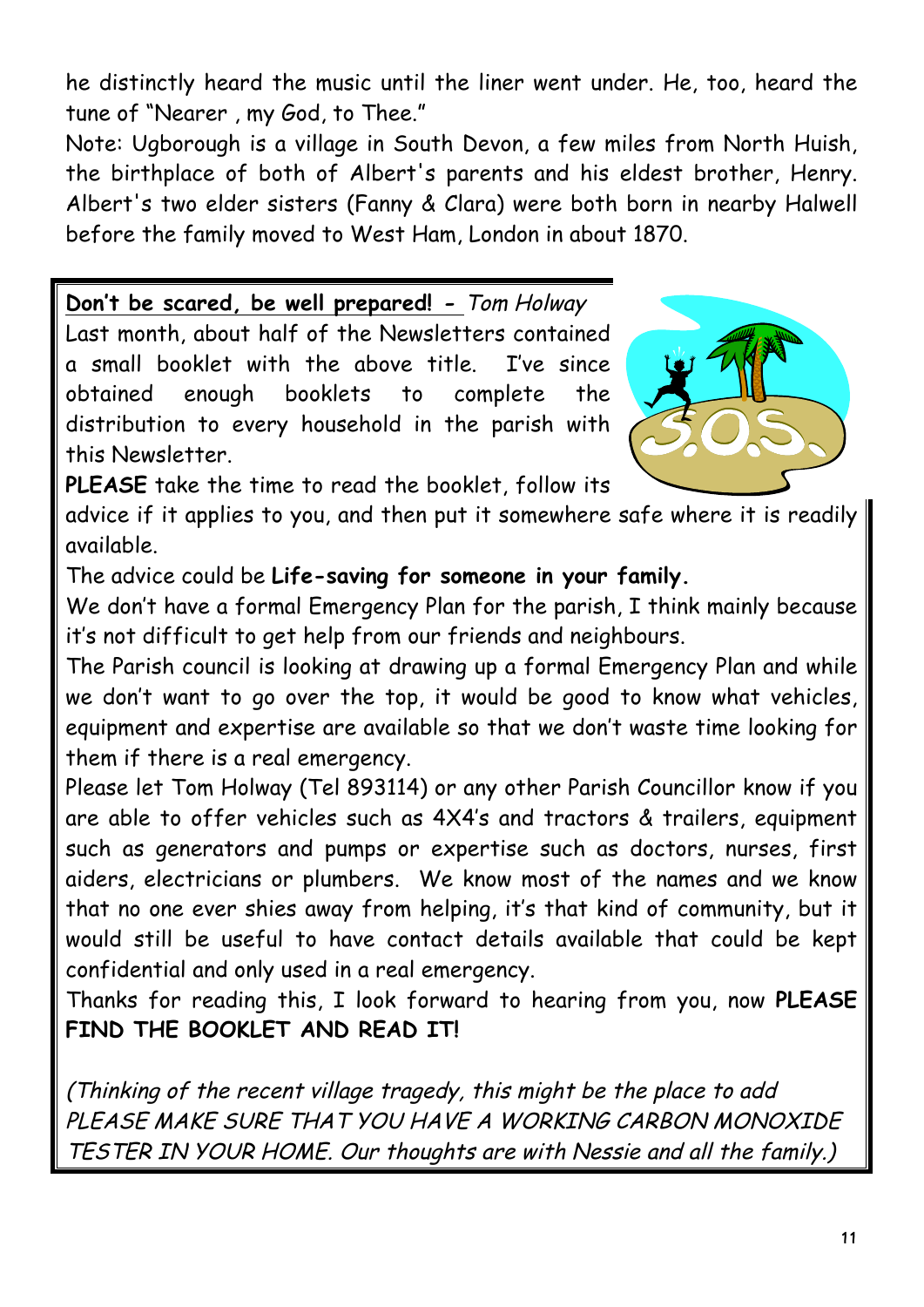History Corner Alan Yates

Don't forget to synchronize your watches on 15<sup>th</sup>. February

There is a slate sundial affixed over the south porch of the church, bearing the inscription "Joseph Phillips MDCCLVlll" (1758).

George Nicholle has unearthed the following information on sun dials written by C H Cornish, a clockmaker of Plymouth, circa 1910.

Owing to the variation between Sun Time and ordinary Clock Time, a sun dial fixed at Greenwich only indicates correct time four times a year, the dates being 15<sup>th</sup>April, 15<sup>th</sup>June, 2ndSeptember, 25<sup>th</sup>December.

All sun dials are subject to this error, on some dates the difference in Sun Time and Clock Time at Greenwich amounts to as much as  $14\frac{1}{2}$  minutes fast or slow.

Ugborough being situated  $3\frac{3}{4}$  degrees of longitude west of Greenwich, the sun reaches the meridian 15 minutes later; this only permits agreement with the clock once a year on 15<sup>th</sup>.February. At Ugborough the difference in October amounts to as much as 32 minutes.

(George Nicolle's "Blacksmiths of Ugborough Parish" which has previously appeared in the Newsletter, can now be found on www.ugborough.com.)

### **Transcription of last month's image.** (Who got this right?)

We the undersigned, beg to apply for an increase of wages as follows:

In the case of Masons & Carpenters from 6d. to 8d. per hour, and in the case of labourers from  $4\frac{1}{2}d$ . to 6d. per hour on the grounds of increased cost of living at the present time.

We moreover find that the plasterers engaged on the same job are being paid at the rate of 8d. & consider we are entitled to the same treatment.

We therefore beg to notify you, that unless we receive a favourable reply to this application on or before noon on Saturday next the 22<sup>nd</sup>. inst we shall not continue the work.

Dated 17<sup>th</sup>. May 1915

Are you thinking of moving in 2010? Vici, Mark and family are looking for a 3/4 bedroom house in Ugborough to buy or for long-term let. Tel 01752 898799 or 07811 332129

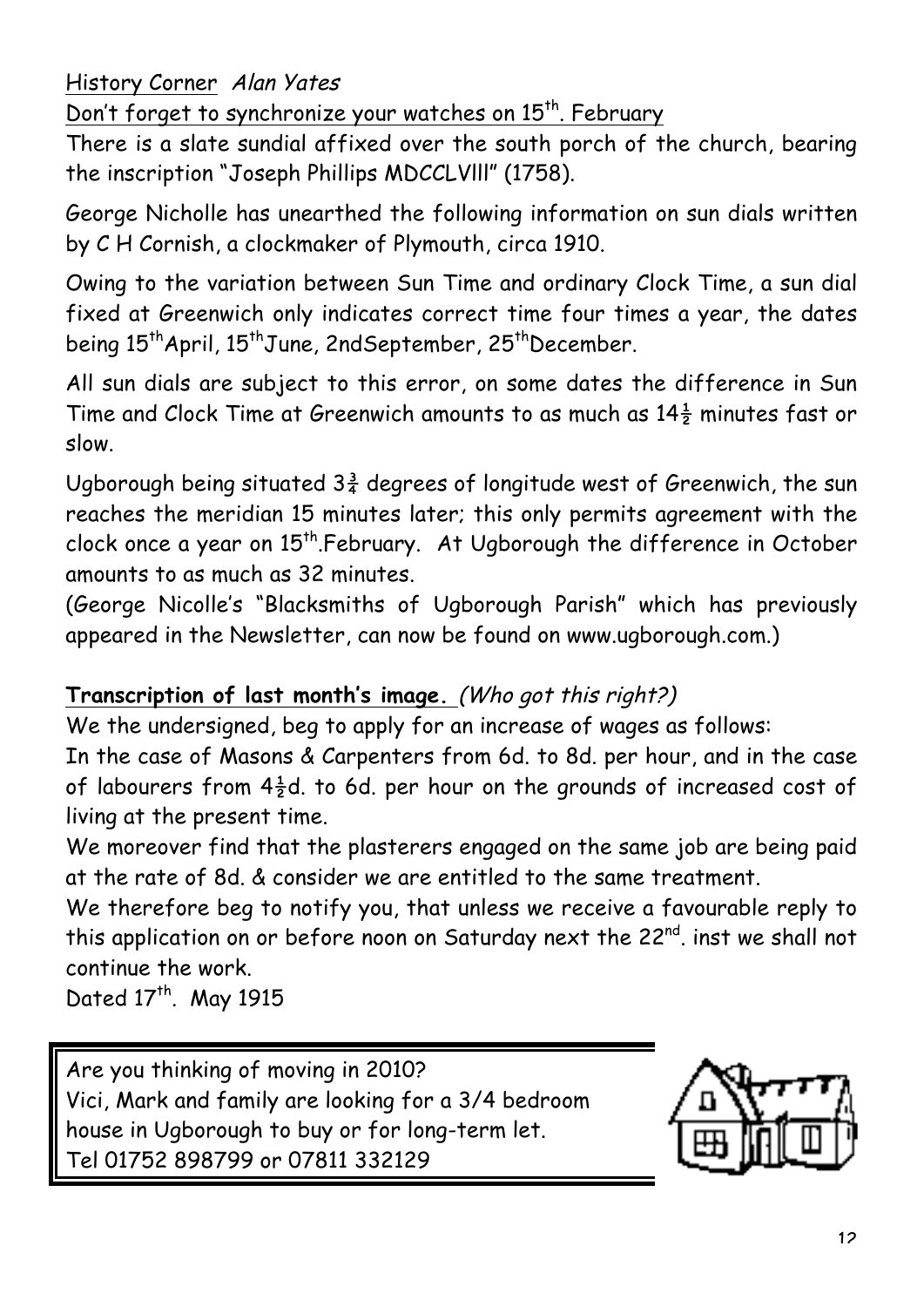Ugborough Parish Council Clerk: Sarah Woodman Tel: 01364 642145 email: ugboroughhpc@yahoo.co.uk Website: www.ugboroughparishcouncil.gov.uk

The Local Development Framework Site Allocation Proposals in Ugborough – as shown



shaded on the plan - were introduced by the SHDC Forward Planning Team at the start of the January Parish Council Meeting.

The proposal is for 20 dwellings by 2016, with a further 45 beyond 2016. A mix of two and three bedroom houses are proposed, with 60% being affordable – either social housing, shared ownership or an 'intermediate arrangement'. There would be no local connection requirement. In addition,

the school playing field would be enhanced, possibly through re-alignment.

At this stage, the SHDC is consulting the Parish Council, as some of the site was not included in the original consultation. A statutory consultation phase will then involve the whole parish, before the document is considered by the Planning Inspector in about September, with its adoption by the end of 2010.

Parish Councillors were concerned at the proposed high density of the development, the additional traffic along narrow lanes generated by the extra housing, and the potential loss of the school playing field. They also suggested that additional car parking should be provided as part of the development to alleviate congestion in the Undertown area.

Plans to build the Ugborough Pre-school building in the school grounds had stalled because of difficulties in raising funds, and the organisers had decided to employ professional fundraisers at a cost of £5000. The Parish Council confirmed that it would be willing to contribute up to £1000 towards fundraising if the fundraisers were employed on a 'payment by results' basis, but were not prepared to contribute towards the proposed 'up front' payment arrangement.

The 2010/11 Budget and Precept was agreed. Although the Parish Council currently has healthy reserves, expenditure is expected on the playing fields, conduit and for the playschool. The Precept, or Parish Council element of your Council Tax, will therefore be increased by £500 to £12,000 for the 2010/11 financial year.

The Structural review of Devon is still proceeding, with the Boundary Committee currently only proposing a unitary local government in Devon. The Parish Council is responding as before, that there is no merit in the proposal for local communities, which would result in a loss of representation, and the projected savings are queried – particularly in the light of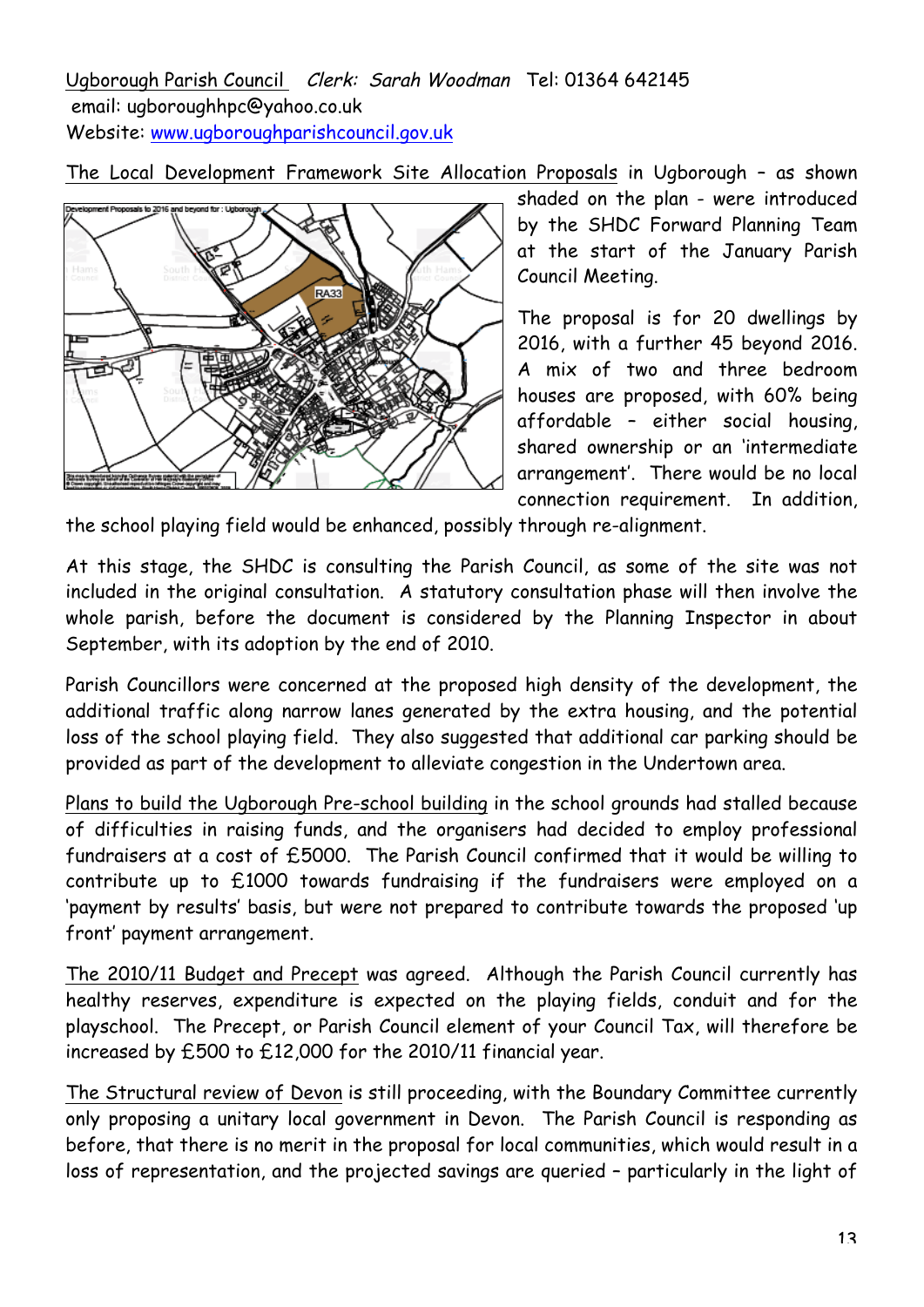the outcome in Cornwall. The consultation period ended in January, and it is now up to the Secretary of State to take his statutory decision.

Planning Applications No objections were raised to the proposed stables and sand school at Magnolia Barn, Quarry Farm, Ludbrook; the retrospective application for a garage at Wayside, Avonwick; or the alterations and conservatory at Lynwood, Ware Hill, Ugborough. Parish Councillors were asked to ratify their previous observations on the proposed dwelling adjacent to the Old Toll House, Bittaford and, following representations from the neighbour, requested that the siting and elevation of the proposed dwelling be amended.

The consultation on school admissions and transport has been widened to include parents. The consultation runs until the  $1<sup>st</sup>$  March 2010 and can be accessed at www.devon.gov.uk/admissionarrangements.

With all these meaty subjects to discuss, the January meeting was a very long one, ending at 10.45pm. The next Parish Council Meeting will be held on Thursday 11 February and you are welcome to attend – let's hope it doesn't go on quite so long!

#### Bittaford Methodist Church Ruth Whitfield

Our services take place each Sunday at 10.30. You are very welcome to attend.

| Preachers for February    |                 |  |  |
|---------------------------|-----------------|--|--|
| February 7 <sup>th</sup>  | Rev. D. Youngs  |  |  |
| February 14 <sup>th</sup> | Mr. M. Cade     |  |  |
| February 21st             | Mr. Pointon     |  |  |
| February 28 <sup>th</sup> | Rev. S. Caddick |  |  |



Green Pastures Coffee Bar for families with small children, is open every Friday from 10-12 noon including school holidays. For details call Jutta on 01752 698 381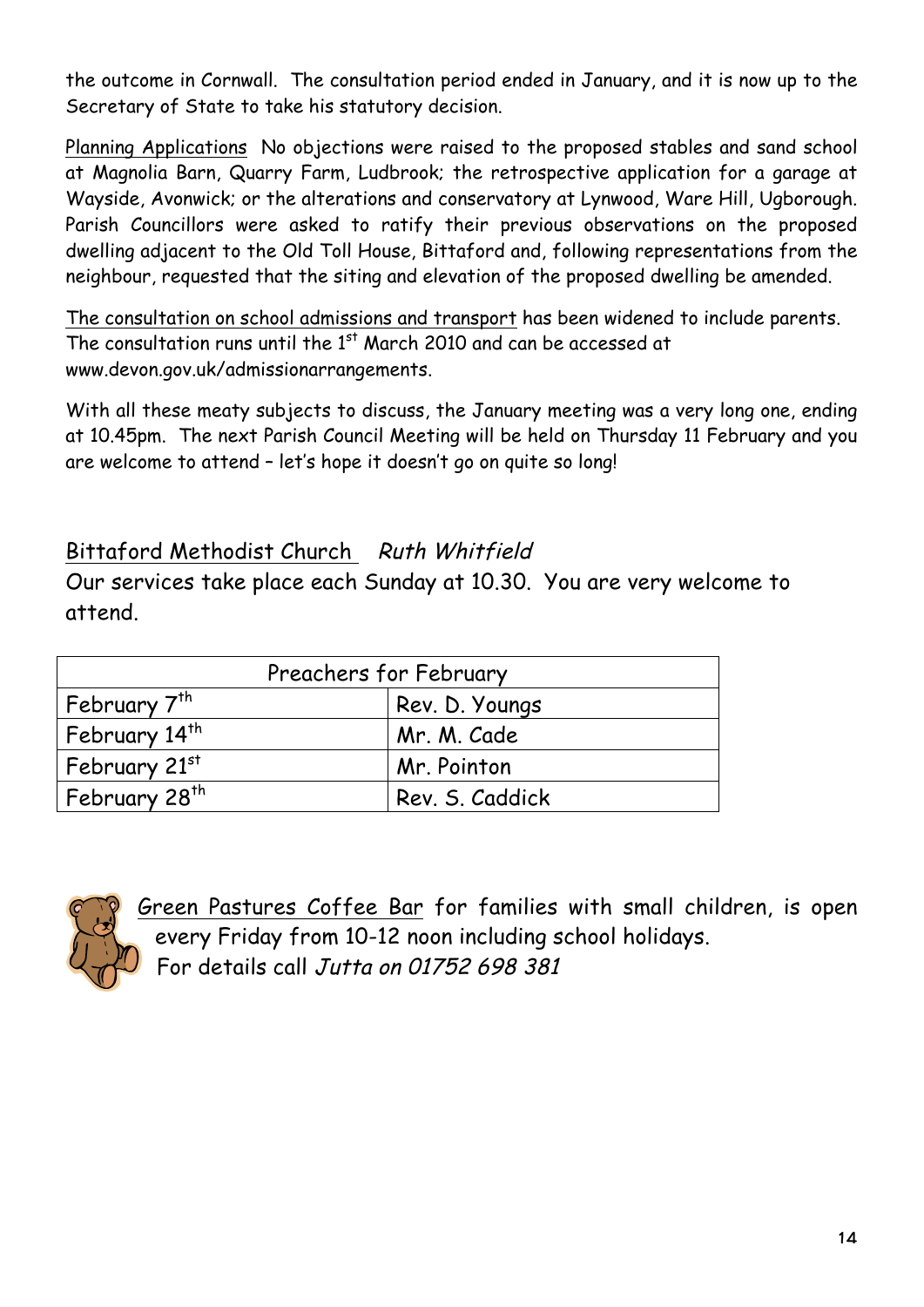St Peter's Church, Ugborough

Dear Friends

This is the last letter I will write to you and I do it with mixed feelings, although I feel it is the right time to move on, for me and the Parish, especially as it gives the Mission Community with the Diptford team an opportunity to develop. John Ough, the Rector of Diptford will be priest in charge, here and in Ermington and you will be in good hands.

There is a lot I will miss here: I will be longing to know how some things that are in the pipe-line develop.

Today as I sat down to write, Lucky called and is sitting down with me in the sunshine. She is Phoebe's Mum and I will miss her visits, it is one of the lovely things about living in a village which I never imagined happening! The view is spectacular with the sheep in the field- it will be very different in Dousland!

Many people have worked hard, using their own talents to enable the church here to flourish and I need to thank some people publicly

Church wardens, Mary Johns, (RIP), must be mentioned along with Sue Johns in the many hats she wears and has worn, Taff and Di Tope who has been church warden twice !

Vera Allen and Sheila Pope as PCC Secretaries, the Worship Committee, Choir and Vernon.

Now Sally Stafford and Jeremy Wells have taken up the reins.

Peter Povey who has worked very hard on the building and our wonderful Ladies Committee who work hard to make our social occasions so superb. I'm going to stop there....

My final service happens to be on St Valentines Day and so the theme of the service will be Love, the central longing of us all, to love and to be loved and to strive against all obstacles to do it well.

The God of Love be with you always and everywhere Nicola

(Editor's note-Nicola- we will miss you and thank you for all that you have done. You have led us through some exciting times and we are now ready to move forward. We wish you a very happy time in your next Parish and keep in touch!)